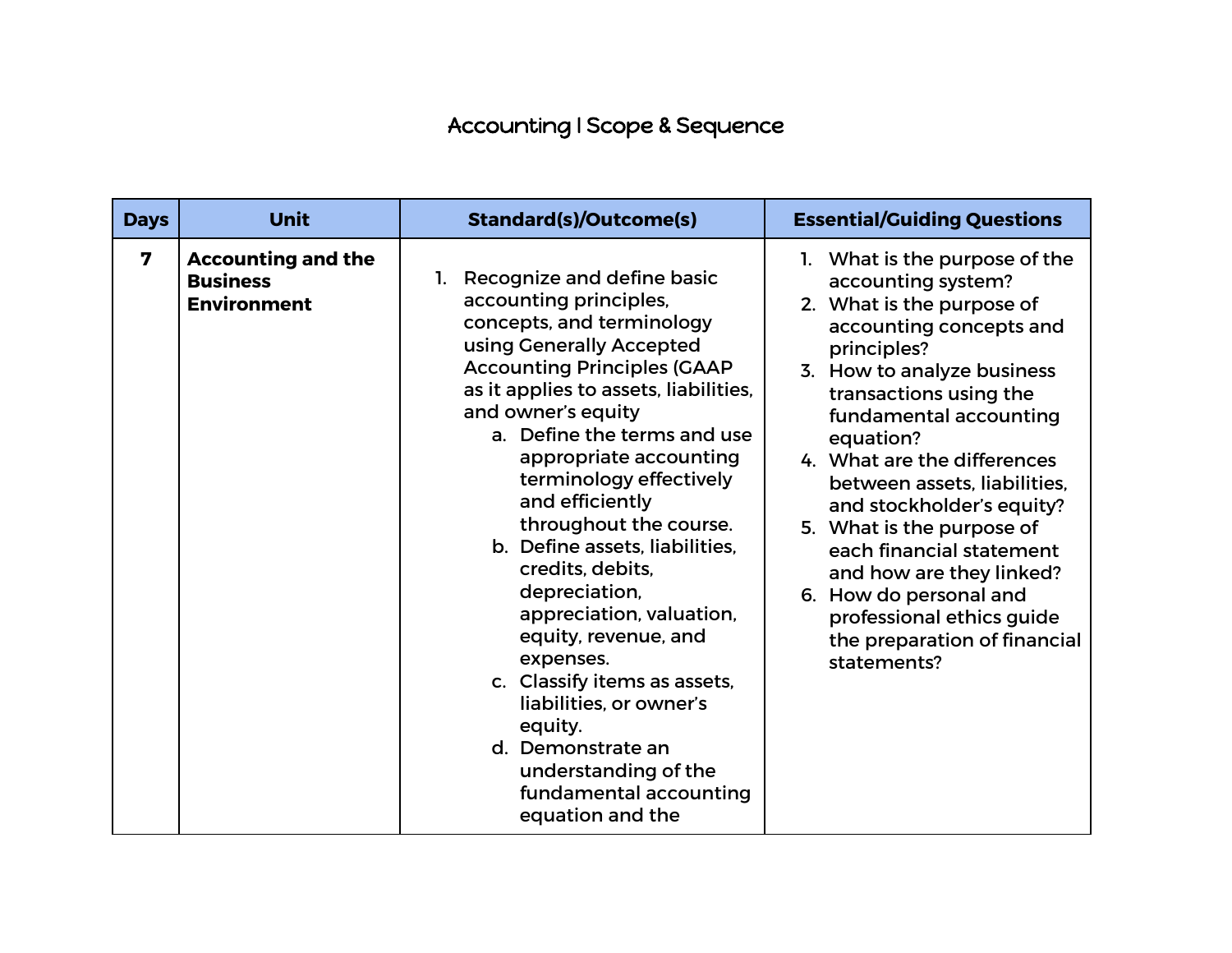|   |                                                  | relationship between<br>each classification.<br>e. Categorize the chart of<br>accounts<br>f. Describe and explain the<br>conceptual framework<br>and generally accepted<br>accounting principles<br>(GAAP) and assumptions.<br>g. Explain the basics of<br>transaction analysis                                                                                                                                                                                                                |                                                                                                                                                                                                                                                                                                                                                                                                                                                                                                                                     |
|---|--------------------------------------------------|------------------------------------------------------------------------------------------------------------------------------------------------------------------------------------------------------------------------------------------------------------------------------------------------------------------------------------------------------------------------------------------------------------------------------------------------------------------------------------------------|-------------------------------------------------------------------------------------------------------------------------------------------------------------------------------------------------------------------------------------------------------------------------------------------------------------------------------------------------------------------------------------------------------------------------------------------------------------------------------------------------------------------------------------|
| 8 | <b>Recording Business</b><br><b>Transactions</b> | 1. Recognize and define basic<br>accounting principles,<br>concepts, and terminology<br>using Generally Accepted<br><b>Accounting Principles (GAAP</b><br>as it applies to assets, liabilities,<br>and owner's equity<br>a. Define the terms and use<br>appropriate accounting<br>terminology effectively<br>and efficiently<br>throughout the course.<br>b. Define assets, liabilities,<br>credits, debits,<br>depreciation,<br>appreciation, valuation,<br>equity, revenue, and<br>expenses. | 1. What are the purposes of<br>the revenue, expense, and<br>drawing accounts and how<br>do they affect equity?<br>2. When using the double-<br>entry system of<br>accounting, how would<br>you apply debit and credit<br>rules when analyzing<br>business transactions?<br>3. What is the purpose of the<br>journal?<br>4. What is the relationship of<br>the journal to the ledger?<br>5. Why are ledger accounts<br>important and how does<br>information get from the<br>journal to the ledger?<br>6. How do you prepare a trial |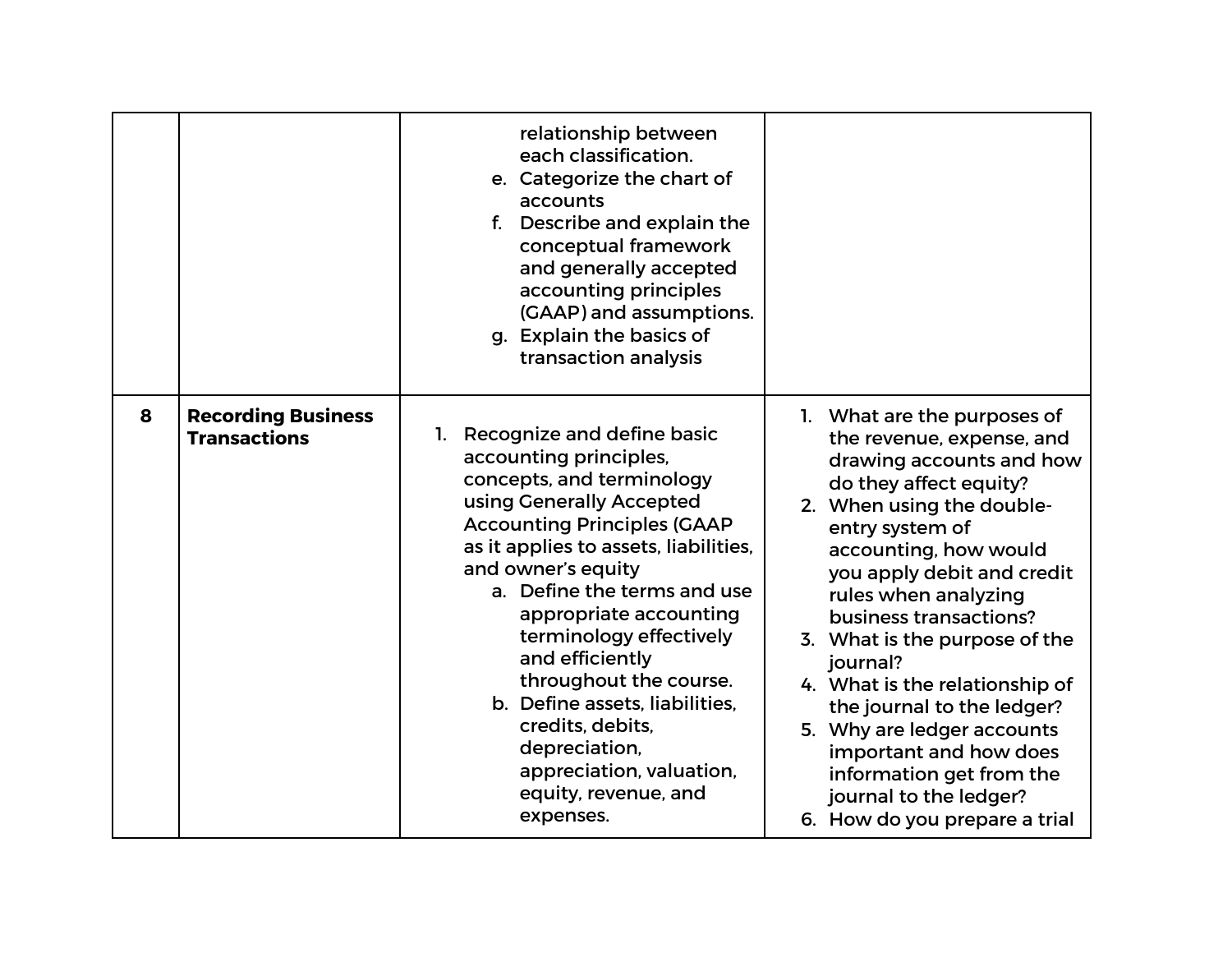|    |                                        | c. Classify items as assets,<br>liabilities, or owner's<br>equity.<br>d. Demonstrate an<br>understanding of the<br>fundamental accounting<br>equation and the<br>relationship between<br>each classification.<br>e. Categorize the chart of<br>accounts<br>f. Describe and explain the<br>conceptual framework<br>and generally accepted<br>accounting principles<br>(GAAP) and assumptions.<br>g. Explain the basics of<br>transaction analysis | balance and what are the<br>uses and limitations?<br>7. Explain equity and how<br>and it can be changed.<br>8. How do personal and<br>professional ethics<br>influence decision making<br>when recording business<br>transactions?                                             |
|----|----------------------------------------|--------------------------------------------------------------------------------------------------------------------------------------------------------------------------------------------------------------------------------------------------------------------------------------------------------------------------------------------------------------------------------------------------------------------------------------------------|--------------------------------------------------------------------------------------------------------------------------------------------------------------------------------------------------------------------------------------------------------------------------------|
| 12 | <b>The Adjusting</b><br><b>Process</b> | <b>Explain the forms of businesses</b><br>2.<br>and the purpose of all steps of<br>the accounting cycle for the<br>different types of business<br>entities.<br>a. Explain the advantages and<br>disadvantages of the three<br>forms of business ownership<br>b. Explain how the different<br>forms of business ownership                                                                                                                         | 1. Why are adjusting entries<br>necessary?<br>2. How do adjusting entries<br>affect financial<br>statements?<br>3. Explain the link between<br>the matching principle<br>and depreciation.<br>4. Why do you apply the<br>revenue realization and<br>matching principles in the |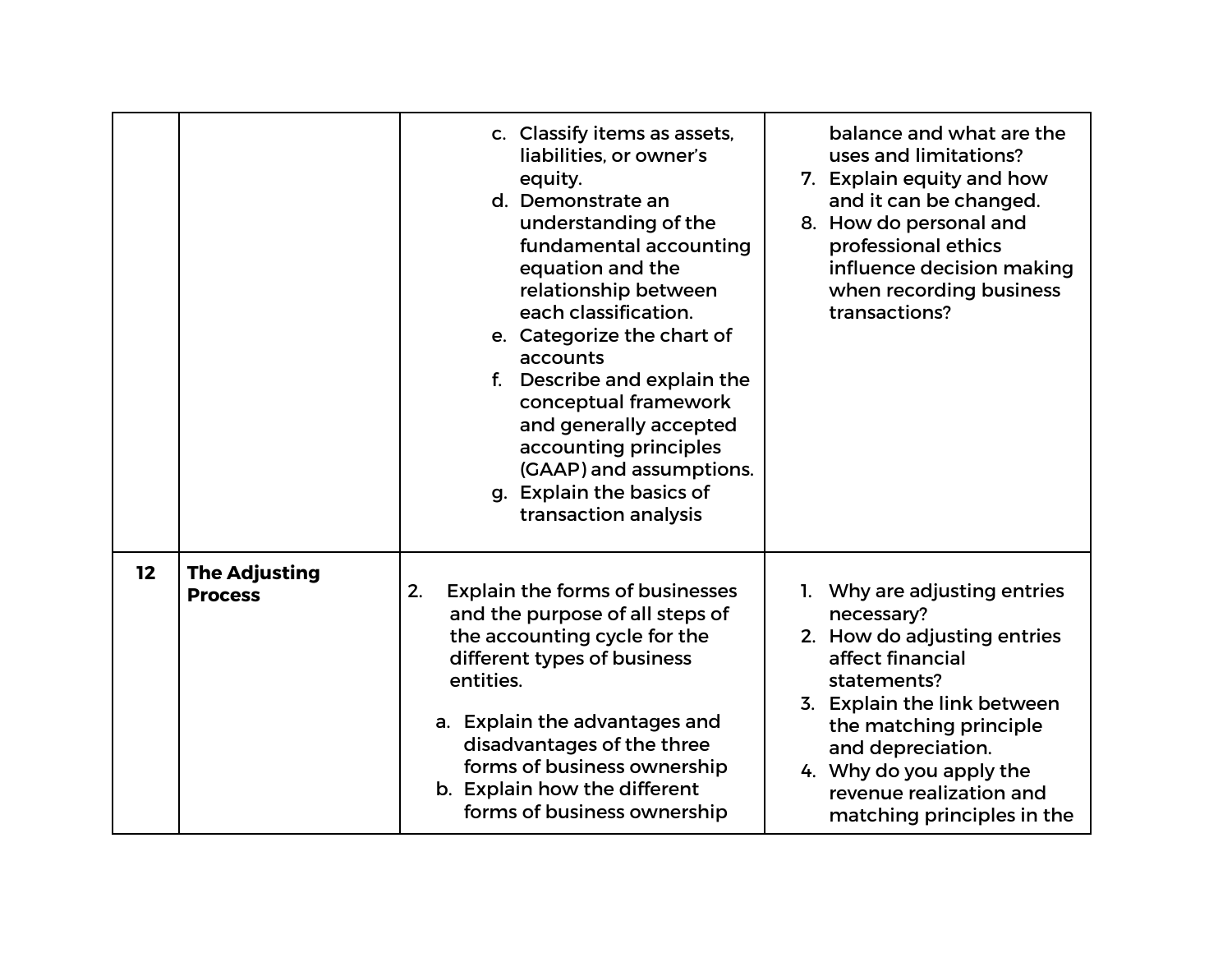| are reported in financial<br>preparation of an income<br>statements.<br>statement for a service<br>c. Compare how the different<br>business?<br>types of business operations<br>5. What are the advantages<br>are reflected in the financial<br>of using a spreadsheet to<br>create a trial balance,<br>statements.<br>d. Identify the phases of the<br>adjusting entries, and an<br>accounting cycle.<br>adjusted trial balance?<br>e. Identify business transactions<br>6. How do personal and<br>using source documents and<br>professional ethics<br>describe the effect on the<br>influence decision making<br>accounting equation.<br>when recording business<br>transactions?<br>f. Explain the double-entry<br>system of accounting and<br>apply debit and credit rules<br>when analyzing business<br>transactions.<br>g. Explain the purpose of the<br>capital and drawing accounts<br>for sole proprietorship and<br>partnership.<br>h. Describe the purpose of the<br>revenue, expense, and<br>withdrawal accounts and their<br>effects on owner's equity<br>Identify the components of an<br>income statement<br>j. Demonstrate knowledge of the<br>relationship of contra accounts<br>to sales and purchases within<br>an organization. |  |  |
|------------------------------------------------------------------------------------------------------------------------------------------------------------------------------------------------------------------------------------------------------------------------------------------------------------------------------------------------------------------------------------------------------------------------------------------------------------------------------------------------------------------------------------------------------------------------------------------------------------------------------------------------------------------------------------------------------------------------------------------------------------------------------------------------------------------------------------------------------------------------------------------------------------------------------------------------------------------------------------------------------------------------------------------------------------------------------------------------------------------------------------------------------------------------------------------------------------------------------------------------------|--|--|
|                                                                                                                                                                                                                                                                                                                                                                                                                                                                                                                                                                                                                                                                                                                                                                                                                                                                                                                                                                                                                                                                                                                                                                                                                                                      |  |  |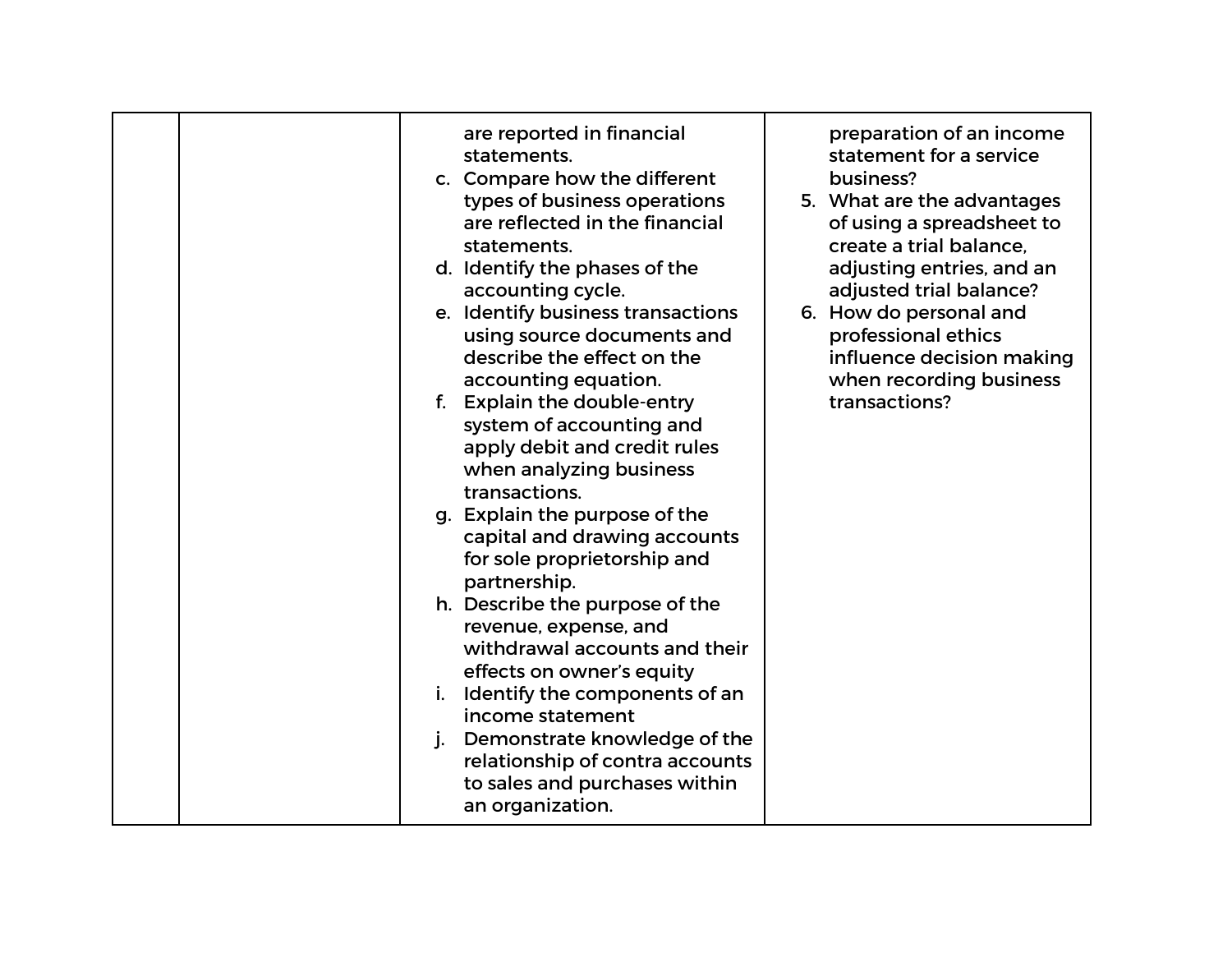|    |                                                  | k. Explain the purpose of<br>recording transactions to the<br>general and special journals.                                                                                                                                                                                                                                                                                                                                                                                                                                                                                                                                                                                                                                                                      |                                                                                                                                                                                                                                                                                                                                                                                                                                                                                                                                                           |
|----|--------------------------------------------------|------------------------------------------------------------------------------------------------------------------------------------------------------------------------------------------------------------------------------------------------------------------------------------------------------------------------------------------------------------------------------------------------------------------------------------------------------------------------------------------------------------------------------------------------------------------------------------------------------------------------------------------------------------------------------------------------------------------------------------------------------------------|-----------------------------------------------------------------------------------------------------------------------------------------------------------------------------------------------------------------------------------------------------------------------------------------------------------------------------------------------------------------------------------------------------------------------------------------------------------------------------------------------------------------------------------------------------------|
| 12 | <b>Completing the</b><br><b>Accounting Cycle</b> | 3. Apply basic accounting principles<br>to prepare and complete<br>payments and tax records.<br>a. Record revenue and expense-<br>related transactions.<br>b. Apply appropriate accounting<br>techniques to account for<br>investments and withdrawals<br>c. Prepare invoices<br>d. Prepare payments<br>e. Analyze the trial balance to<br>determine the necessary<br>adjustments (accruals and<br>deferrals) to prepare financial<br>statements.<br>f. Differentiate between<br>permanent and temporary<br>accounts.<br>g. Justify the need for, and record<br>adjusting and closing entries.<br>h. Calculate the cost of goods<br>sold and gross profit for a<br>merchandising business.<br><b>Generate financial statements</b><br>for the different types of | 1. How are financial<br>statements prepared<br>using a classified balance<br>sheet?<br>2. What is the purpose of<br>the closing process?<br>3.<br>How are accounts<br>affected during closing?<br>What is the difference<br>4.<br>between a current and<br>long-term asset?<br>What is the difference<br>5 <sub>1</sub><br>between a current and<br>long-term liability?<br>What is a current ratio<br>6.<br>and how is it used in<br>evaluating a business?<br>What is a debt ratio and<br>7 <sub>1</sub><br>how is it used in<br>evaluating a business? |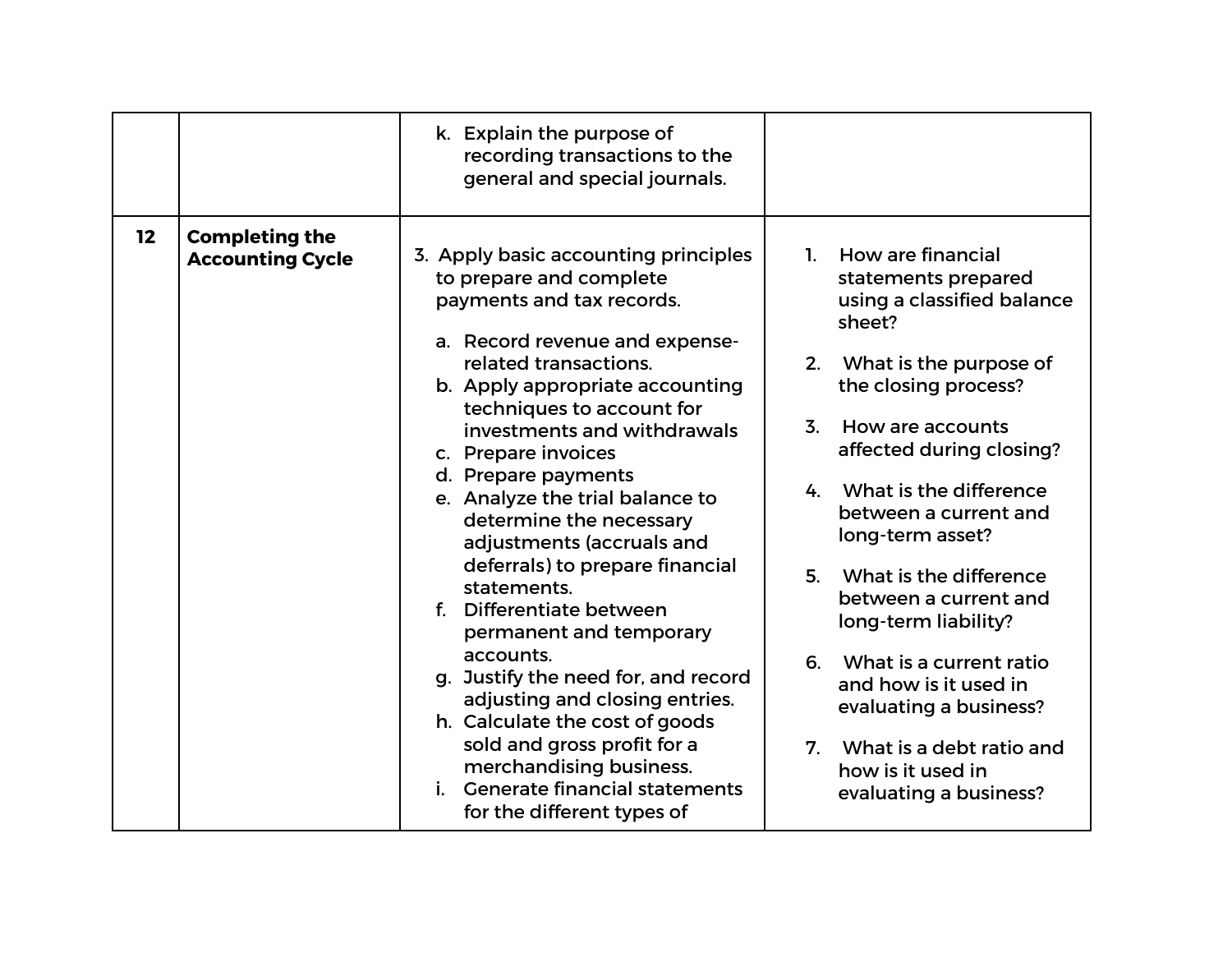|    |                                           | business operations and<br>ownership structures.<br>Analyze the information<br>provided in each financial<br>statement, and how the<br>statements articulate each<br>other.<br>k. Describe the relationship of the<br>journal to the ledger.<br>I. Explain the purpose of general<br>and subsidiary ledger accounts<br>and post information from the<br>journals to the ledgers.<br>m. Describe the statement of<br>equity<br>n. Assess the relationship<br>between assets, liabilities, and<br>equity on the balance sheet | What is the accounting<br>8.<br>cycle and its purpose<br>within a business setting?<br>9 <sub>1</sub><br>Use spreadsheet and<br>accounting software to<br>maintain accounting<br>records and describe the<br>differences between<br>manual and<br>computerized accounting<br>systems.<br>10. Explain the importance of<br>high ethical standards in<br>the preparation of<br>financial statements. |
|----|-------------------------------------------|-----------------------------------------------------------------------------------------------------------------------------------------------------------------------------------------------------------------------------------------------------------------------------------------------------------------------------------------------------------------------------------------------------------------------------------------------------------------------------------------------------------------------------|----------------------------------------------------------------------------------------------------------------------------------------------------------------------------------------------------------------------------------------------------------------------------------------------------------------------------------------------------------------------------------------------------|
| 15 | <b>Merchandising</b><br><b>Operations</b> | 3. Apply basic accounting principles<br>to prepare and complete<br>payments and tax records.<br>a. Record revenue and expense-<br>related transactions.<br>b. Apply appropriate accounting<br>techniques to account for<br>investments and withdrawals<br>c. Prepare invoices<br>d. Prepare payments                                                                                                                                                                                                                        | 1. How does the application<br>of the revenue realization<br>and matching principles in<br>the preparation of an<br>income statement differ<br>for a service business and<br>merchandising business?<br>2. Why are cost of goods sold<br>and gross profit important<br>for a merchandising<br>business?<br>3. What are the similarities                                                            |